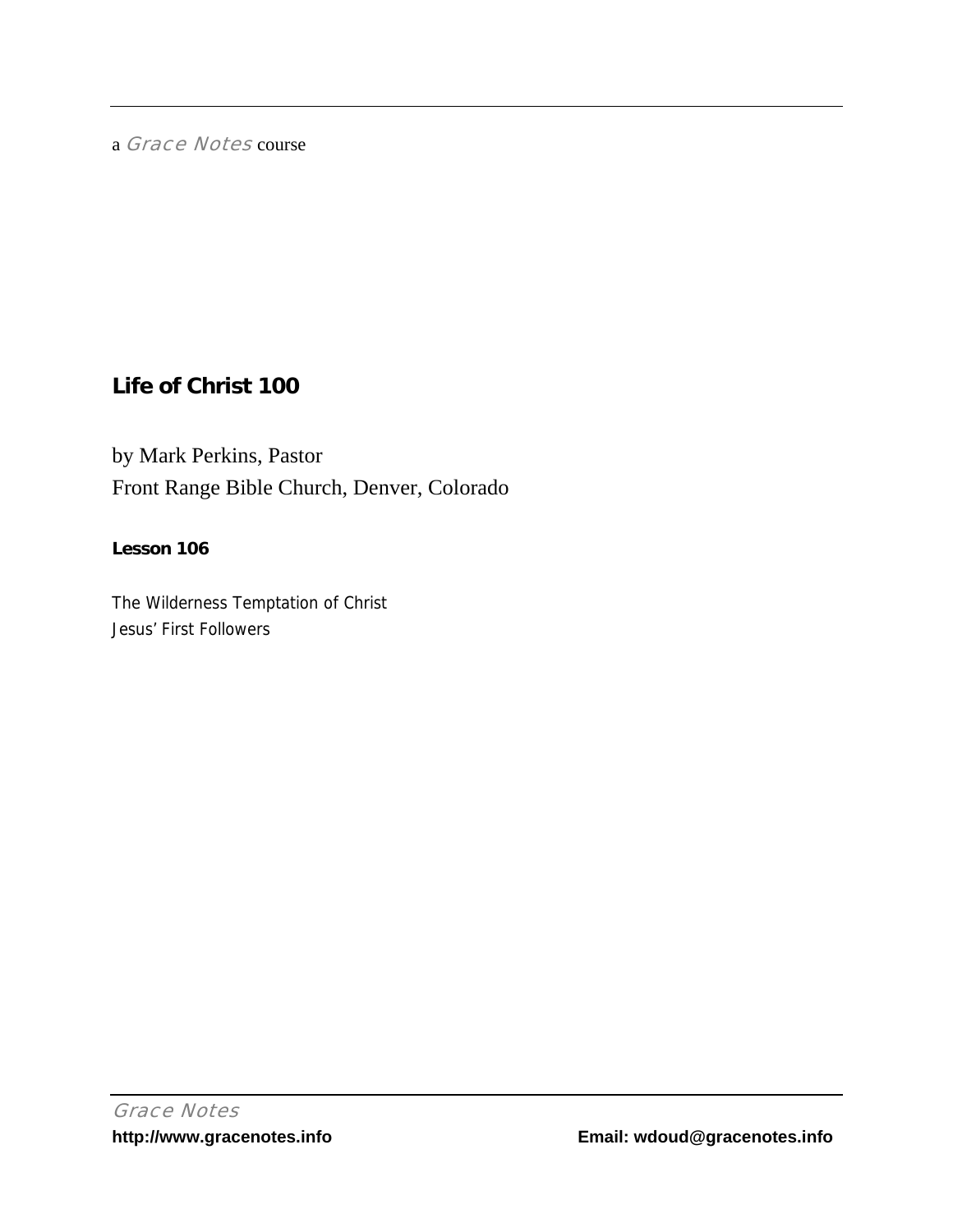# Life of Christ 100, Lesson 106

# **Contents**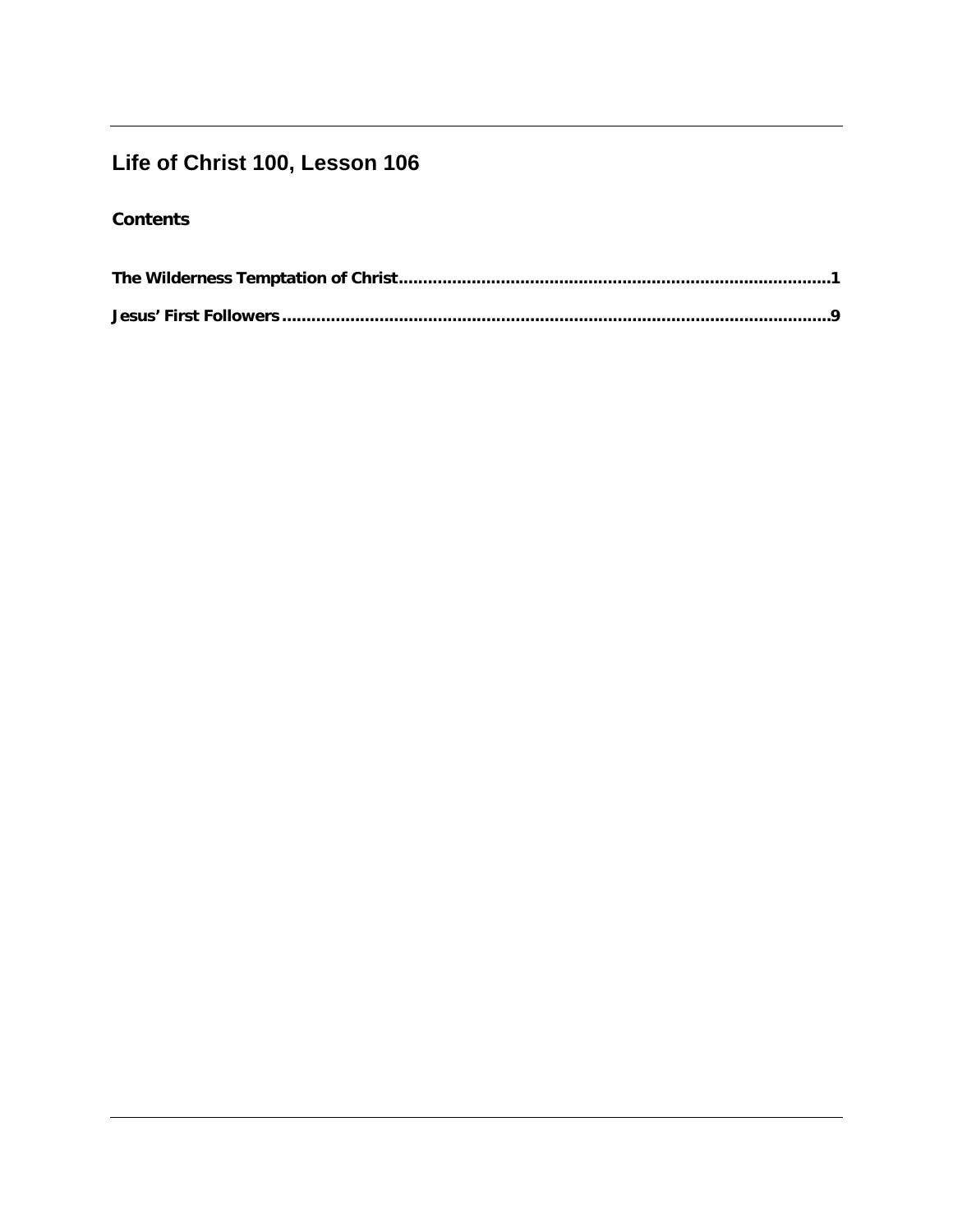#### <span id="page-2-0"></span>**The Wilderness Temptation of Christ**

The introductory verses, or how Christ got to the wilderness. The three gospel accounts of the event differ substantially so as to shed as much light as possible on it. Since Divine Guidance is in view here, we will exegete each passage in turn in order to get the details.

**Matthew 4:1**, "Then Jesus was led up into the wilderness by the Spirit to be tempted by the devil"

The adverb of time *pote* is translated 'then'. It reveals the sequence of events in Christ's life. Mark uses the adverb *euthus* to communicate the immediate aspect of this transition.

*ie.sous* is the proper noun used as the subject of the sentence. This is 'Jesus'.

The verb is *ane.chthe*. It is in the passive voice, which indicates that our Lord did not produce the action of the verb but instead received it. The constantive aorist tense summarizes the past action into one moment of time. The verb itself means to lead from a lower to a higher point. This point can be figurative, as in the case of spiritual maturity, or literal, as in this instance.

Christ was going from the low point of the Jordan River (just a few miles from the lowest land elevation on the planet) to the rough wilderness above. This emphatically does not mean snatched away, as some have tried to make the point that the Spirit picked our Lord up and bodily moved Him to the desert. This is translated, 'was led up' The Spirit did the leading and Christ did the following. Exactly how this occurred will be the subject of our study of the doctrine of divine guidance.

The prepositional phrase *eis te.n ere.mon* describes the geographical transition from the Jordan to the Wilderness. It is translated "into the desert".

A second prepositional phrase puts forth the leadership of the Spirit, who was the direct agent of the leading. It is *hupo tou pneumatos*, and translated "by the Spirit.

The last clause of the verse is a purpose clause which is *peirasthe.nai hupo tou diabolou*. The verb is the aorist passive of *peirazo*, which means to put someone to the test. Depending on the one doing the test, the purpose may be good or bad. This is translated, 'to be tempted by the devil"

Notice that *hupo tou diabolou* is identical to *hupo tou pneumatou*. In the battle to come, it will be the ministry of God the Holy Spirit versus the temptation of the devil.

This is the first evidence testing done under the conditions of the church age. Christ is our prototype for the fulfillment of God's plan for the church age dispensation. An entirely new and never before tried set of grace assets will be put through its paces over the next forty plus days.

**Mark 1:12**, "And immediately the Spirit cast Him out into the desert"

The major difference here is in the verb that is used to describe the action of the Spirit in getting Christ to the desert.

In this verse, *to pneuma*, the Spirit, is the subject, and *auton* the personal pronoun describing Christ is the object. This reveals that once under the leadership of the Spirit there was no doubt whatsoever as to what would happen.

The verb *ekballei* is in the present tense, which reveals an action as it happens. It is the dramatic way to present the action typical of Mark's gospel. The verb literally means to cast out. The Spirit 'cast out' Christ into the wilderness *eis te.n ere.mon*. Again we do not yet know how this occurred, only that it did.

**Luke 4:1**, "And Jesus, full of the Holy Spirit returned from the Jordan and was being led by means of the Spirit in the desert."

The main change here is the revelation that Christ was led by the Spirit for the duration of His stay in the desert, and that it was from a state of being full from the Spirit that gave the leadership.

The verse begins with the post positive conjunction *de* which serves as a transition from the genealogy in the last part of chapter 3. Its force is, "now let's turn to another subject.

Four words work together to form the foundational statement of the verse: *Ie.sous ple.re.s pneumatos hagiou*. They are translated "Jesus, full of the Holy Spirit."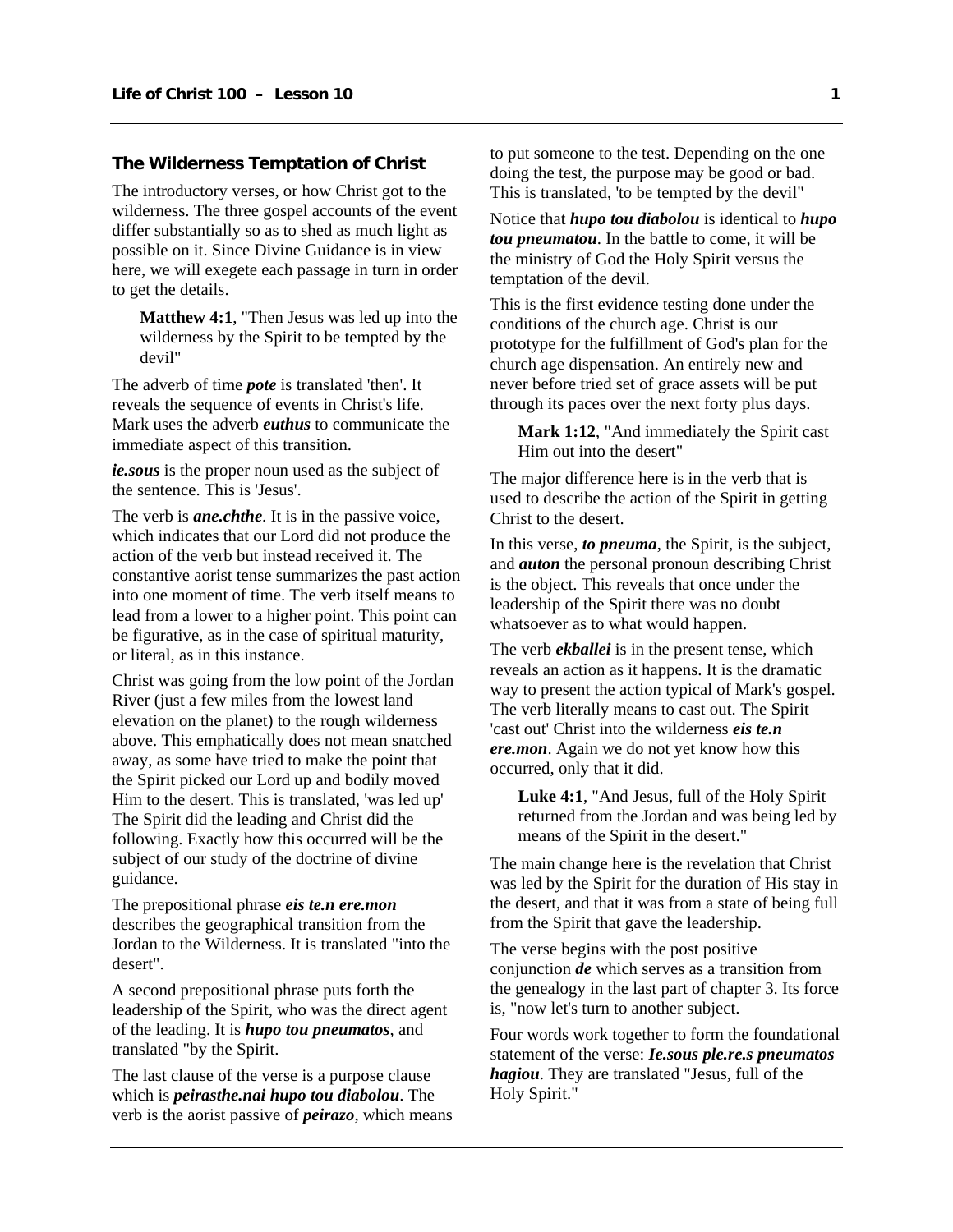The nominative case of *ple.re.s* forms the key part of the description it denotes a state of complete fullness. It can denote thought or emotion, negative or positive, but the idea here refers to the control of the soul.

The verse does not say how, but it does make it clear that *Ie.sous* is under the control of *pneumatos hagiou*.

The first thing that Jesus does under the control of the Spirit is return from the Jordan, where he had just been baptized. The word for returned is *hupestrepsen*, which is in the aorist tense. This describes a past action occurring in one moment of time, and thus the translation "He returned".

The second thing is that "He was being led by means of the Spirit."

The verb *e.geto* is from ago, which is the simple verb for the act of leading. It is in the passive voice and so reveals that the subject receives the action of leadership. The imperfect tense indicates that the action took place over a duration of time in the past, and not just at one moment. It is translated, "He was being led."

The preposition *en* plus the instrumental case of means shows that the Spirit was the means of the leading.

*en te. eremo*. portrays both location in the desert and the amount of time spent there. It is translated, "in the desert" This tells us that the Spirit not only led Christ to the desert, but also the entire time that He was there.

Analysis of the three.

Although in all three cases Christ got to the wilderness under the leadership of the Spirit, nowhere are there specific mechanics mentioned. This does not indicate however that there were no mechanics at work.

If no mechanics are mentioned, then we must fall back on what we do know about the ministry of the Spirit in relation to Divine Guidance.

The guidance of the Spirit for Christ in the desert must therefore fall within what the New Testament teaches about the guidance of the Spirit in the church age.

Christ is the author and perfecter of our faith. As he goes we should follow.

#### DIVINE GUIDANCE OF CHRIST FOR HIS DESERT EXPERIENCE

The Old Testament had plenty of guidance for Christ with reference to His destiny in the desert. Israel experienced several notable failures while wandering in the Wilderness. All three of these failures include both a failure in leadership and a failure in the people to follow. All of the events in the history of Israel are recorded for the benefit of Christian believers of all time.

#### **Read 1 Cor. 10:1-15**

Jesus Christ himself was certainly aware of the will of God with respect to these events.

Some of the events during which Israel failed are:

The Provision of Manna The Golden Calf Episode Aaron's Rod that Budded The Waters of Meribah

## MANNA

Num 11:6; Josh 5:12; Psa 105:40; Ex 16.

Name. Manna means "What is it?" in the Hebrew. This is after the response of the Jews when they saw it for the first time.

#### Physical Description:

Ex 16:13,14,21 "and in the morning there was a layer of dew around the camp. When the layer of dew evaporated, behold, on the surface of the wilderness there was a fine flake like thing, fine as the frost on the ground... but when the sun grew hot, it would melt."

Ex 16:20, "But they did not listen to Moses, and some left part of it until morning, and it bred worms and became foul; and Moses was angry with them."

Ex 16:31, "And the house of Israel named it manna, and it was like coriander seed, white; and its taste was like wafers with honey."

Num 11:7, "Now the Manna was like coriander seed, and its appearance like that of bedellium."

Num 11:8, "The people would go about and gather it and grind it between two millstones or beat it in the mortar, and boil it in the pot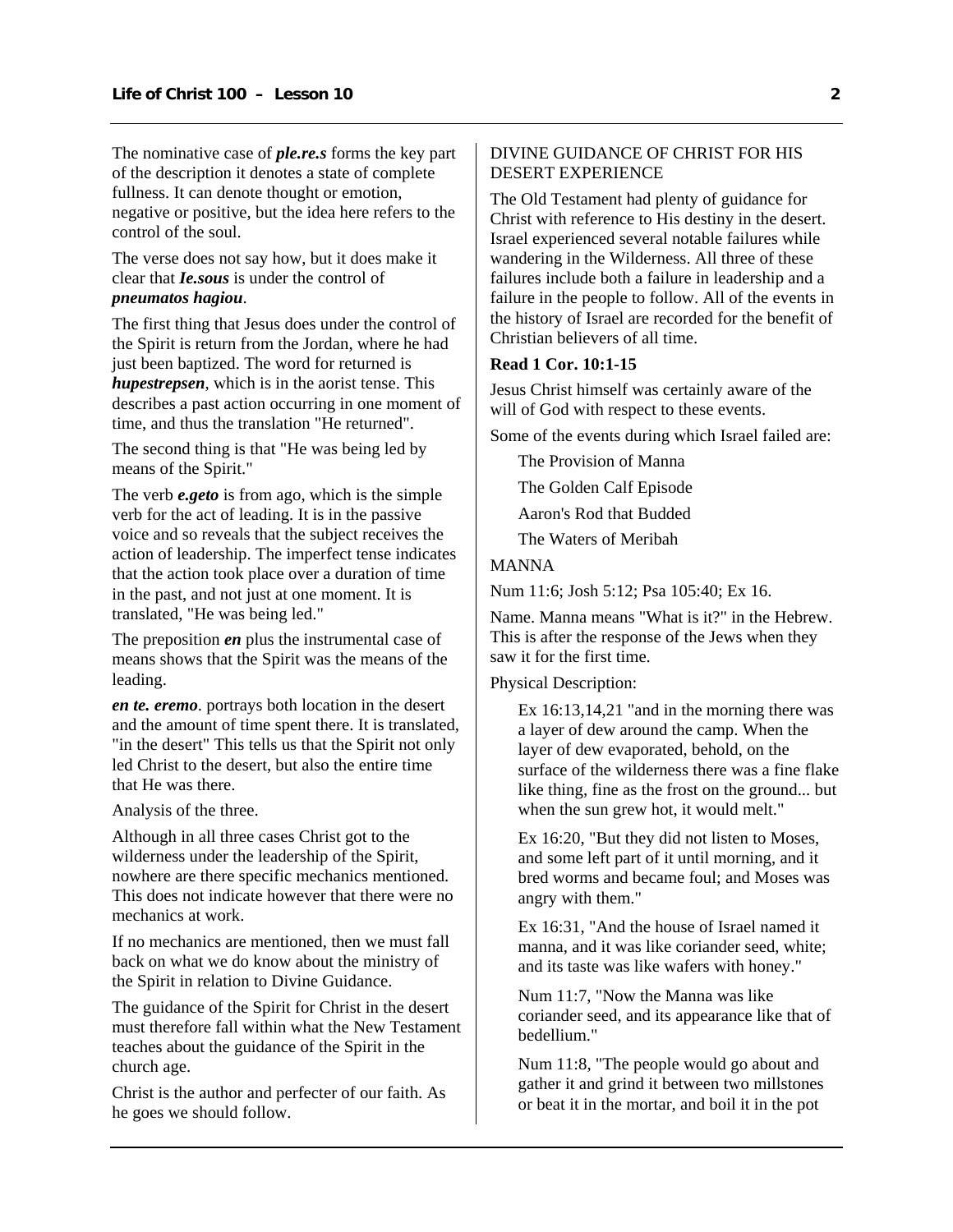and make cakes with it; and its taste was as the taste of cakes baked with oil."

It was eaten for the duration of the wilderness experience of the children of Israel.

Its cessation after 40 years was significant enough to be recorded by Joshua, Josh 5:12.

Manna was a miraculous grace provision from God, Ex 16:32, "Then Moses said, 'This is what the Lord has commanded, 'Let an omer full of it be kept throughout your generations, that they may see the bread that I fed you in the wilderness, when I brought you out of the land of Egypt.'"

After a while the children of Israel became dissatisfied with the monotony of manna, Num 11:46, "And the rabble who were among them had greedy desires; and also the sons of Israel wept again and said, 'Who will give us meat to eat? We remember the fish which we used to eat free in Egypt, the cucumbers and the melons and the leeks and the onions and the garlic, but now our appetite is gone. There is nothing at all to look at except this manna.'"

Note that this was a rejection of the grace of God, and therefore called into question His Holy character.

Note the desire to return to Egypt. The Old Testament records the expression of this desire no less than eight times it was probably muttered on many other occasions.

It was the Lord's original plan to give the people meat for a month. So much so that it would come out of their nostrils. Moses failed to believe the Lord, and thus a plague was sent.

The lust of the rabble was met with quail by the millions Num 11:31, "Now there went forth a wind from the Lord, and it brought quail from the sea, and let them fall beside the camp, about a day's journey on this side and a day's journey on the other side, all around the camp, and they spread them out for themselves all around the camp."

Those who went to gather quail would have had to go through the manna in order to reach the dead birds.

After a day in the desert sun the quail was well past its prime. In fact, the plague struck those who were foolish enough to eat it. v.33, "While the meat was still between their teeth, before it was chewed, the anger of the Lord was kindled against the people, and the Lord struck the people with a very severe plague."

This punitive discipline was designed to wake up the Israelites and renew their dependence on logistical grace.

Christ used manna to illustrate the grace assets related to salvation and eternal life, John 6:31-33, "Our fathers ate the manna in the wilderness; as it is written, 'He gave them bread out of heaven to eat.' Jesus therefore said to them, 'Truly truly I say to you, it is not Moses who has given you the bread out of heaven, but it is My Father who gives you the true bread out of Heaven. For the bread of God is that which comes down out of heaven, and gives life to the world."

The grumbling of Israel is analogous to any time that we call into question the grace provision of God, whether in spiritual or physical form.

10. This failure was memorialized by the placement of a pot of manna inside of the ark of the covenant. In spite of the failure, the covenant continued, covered by the ark of the covenant.

## THE GOLDEN CALF

Exo. 32; 1 Kings 12:28; 2 Kings 10:29.

The Golden calf represents the failure of the children of Israel at the Holy Mountain of God.

It was there that they made an idol because of their impatience with Moses, who had been on the mountain with God for what they considered as too long.

Ex 32:14, "Now when the people saw that Moses delayed to come down from the mountain, the people assembled about Aaron, and said to him, 'Come, make us a god who will go before us; as for this Moses, the man who brought us up from the land of Egypt, we do not know what has become of him.' And Aaron said to them, 'Tear off the gold rings which are in the ears of your wives, your sons, and your daughters, and bring them to me.' Then all the people tore off the gold rings which were in their ears, and brought them to Aaron. And he took this from their hand, and fashioned it with a graving tool, and made it into a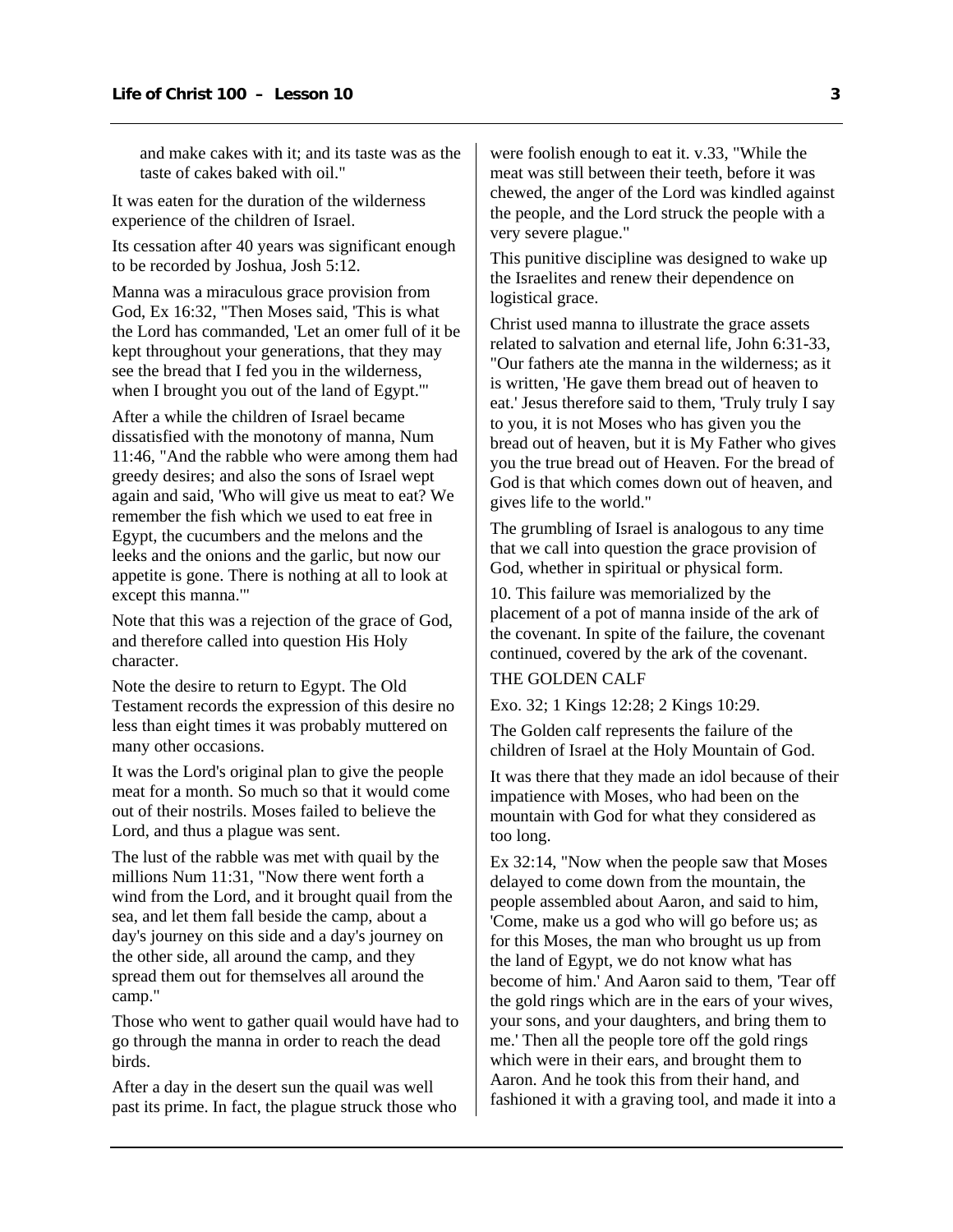molten calf; and they said, 'This is your god, O Israel, who brought you up from the land of Egypt.'"

Notice that the people have yet to receive the tablets, but they have already received the commandment against idolatry, and so they are sinning in cognizance against God, Ex 20:23.

Notice also Aaron's direct involvement in this caper. He fashioned it with his own hands.

The people recognize that without Moses they would have died in the desert, and they fear being without him.

It is their desire to replace Moses because they had made him into a god. Their idolatry was directed toward a man, and not the one true god at all.

It is ludicrous for them to think that a calf was the God who brought them up from Egypt. Their reversionism has taken them to irrationality.

In Ex 32, verses 7-14, Moses beseeches God to withhold from destroying the nation of Israel for their idolatry, and the Lord assents.

Moses then descended from the mountain with the tablets of the Law in his arms, he first hears and then sees the idolatrous feast. He is so angry that he dashes the tablets on the rocks at the foot of the mountain. They are utterly shattered. Next he melted down the golden calf, ground it into powder, and scattered the powder over the surface of the water. He made the people drink that water. All this from verses 15-20.

Moses then turns to Aaron, whom he left in command before he went up on the mountain. Aaron's reply is one for the books. Verses 21-24, "Then Moses said to Aaron, 'What did this people do to you, that you have brought such great sin upon them?' And Aaron said, 'Do not let the anger of my lord burn you know the people yourself, that they are prone to evil. For they said to me, 'Make a god for us who will go before us; for this Moses, the man who brought us up from Egypt, we do not know what has become of him.' And I said to them, 'Whoever has any gold, let them tear it off.' So they gave it to me, and I threw it into the fire, and out came this calf.'"

Aaron first attempts the blame the people for his failure in leadership.

Second, he fabricates the story of the manufacture of the calf. He implies that the calf is from God Himself by telling of its miraculous production.

As a memorial, the broken tablets of the law were placed inside of the ark of the covenant. In spite of this failure, the covenant would continue, covered by the mercy seat of God.

#### AARON'S ROD

Numbers 17.

In Numbers chapter 16, the rebellion of Korah is recorded. It resulted in the death of 14,700 Israelites by plague.

At the conclusion of the rebellion, there was a great need to reaffirm the authority of Aaron.

Therefore, God conceived a test which the Israelites could perform, so that His choice of Aaron could be made clear to them.

Num 17:17, "Then the Lord spoke to Moses, saying, 'Speak to the sons of Israel, and get from them a rod for each father's household: twelve rods, from all their leaders according to their father's households. You shall write each name on his rod, and write Aaron's name on the rod of Levi; for there is one rod for the head of each of their father's households. You shall then deposit them in the tent of meeting in front of the testimony, where I meet with you. And it will come about that the rod of the man whom I choose will sprout. Thus I shall lessen from upon Myself the grumblings of the sons of Israel, who are grumbling against you.' Moses therefore spoke to the sons of Israel and all their leaders gave him a rod apiece, for each leader according to their fathers' households, twelve rods, with the rod of Aaron among their rods. So Moses deposited the rods before the Lord in the tent of the testimony."

Of course, Aaron's rod budded, and thus was his authority established, verses 8-11.

Aaron's rod that budded was placed into the ark of the covenant to remind the people of the rebellion of Korah, and the importance of following their divinely appointed rulers.

The covenant continued in spite of the failure, because the sin was covered by the mercy seat.

THE WATERS OF MERIBAH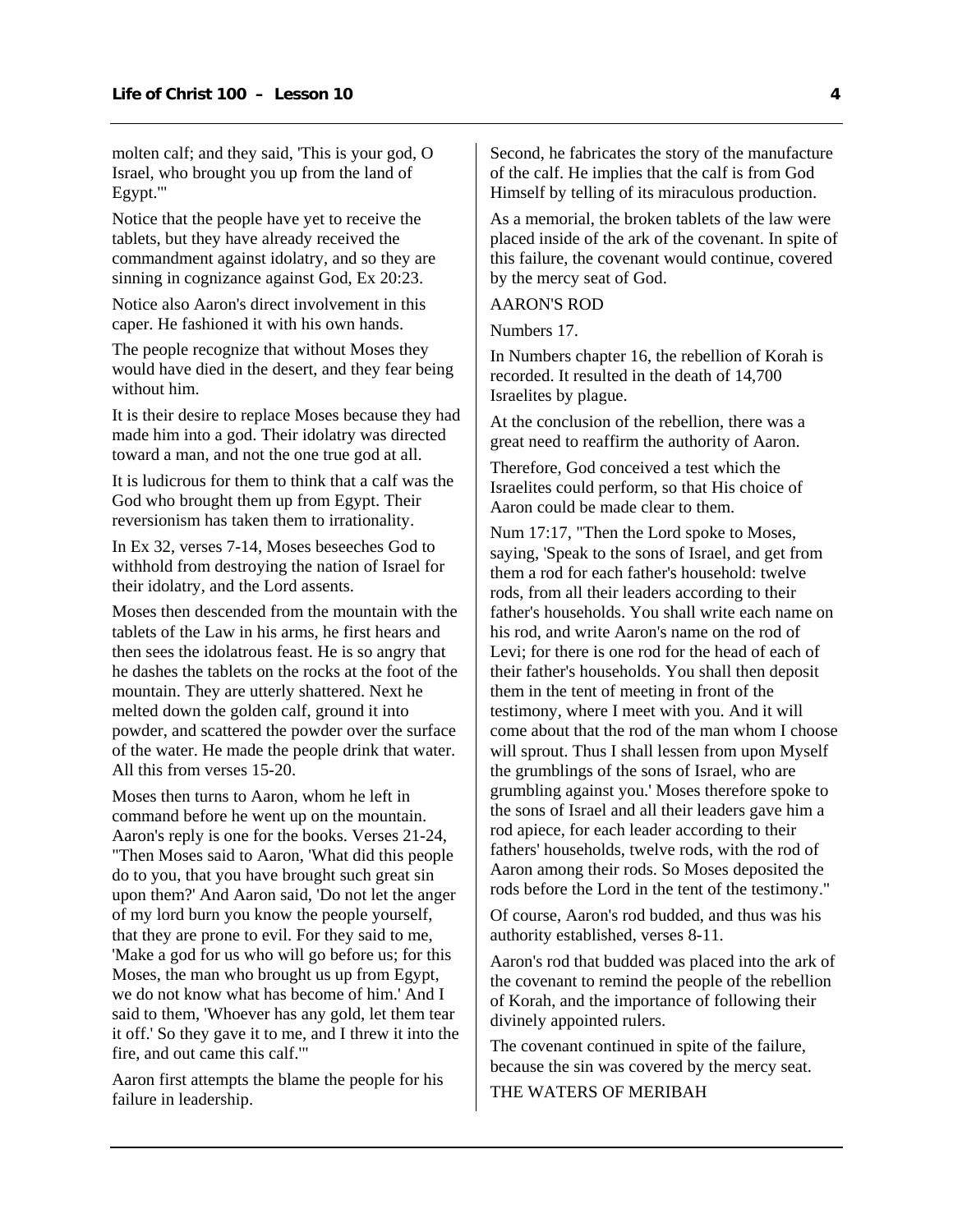Exodus 17:1-7; Numbers 20:2-13.

This is the real third test which Christ received in the wilderness. It was the reason that the people were not allowed to enter the promised land.

At Meribah, the people became thirsty, and demanded that God bring them water.

They had been without water for one day. They were uncomfortable, but not dying.

Because of this thirst, they put the Lord to the test. They demanded that He prove His deity by giving them water. This was the last straw, and so the punishment came.

#### THE TESTS OF CHRIST

Test one: the logistics test.

**Matt 4:24**, "And after He had fasted forty days and forty nights, He finally became hungry. And the tempter said to Him, 'If you are the Son of God, command that these stones become bread.' But He answered and said, 'It is written, 'Man shall not live on bread alone, but on every word that proceeds out of the mouth of God''"

*ne.steusas* is the verb that is translated fasting. It describes complete abstinence from food. The culminative aorist tense concentrates on the end of the fasting.

*husteron* is used as an adverb to emphasize that Christ was not ordinary man. It is translated 'finally'.

Luke 4:2-4, "And He ate absolutely nothing during those days; and at the concluding of them, He hungered. And the devil said to Him, 'If You are the Son of God, speak to this stone that it might become bread.' And Jesus answered him, 'It is written, 'Man shall not live on bread alone.'"

The combination of *ouk* and *ouden* places an absolute negation on the verb *ephagen*.

The preposition *en* plus the phrase *tais heme.rais ekeinais* shows that the negation lasts for the entire forty days.

The aorist participle *suntelestheiso.n* indicates that it was only at the very conclusion of the forty days that He became hungry. The verb *peinao* describes an obsessive hunger, where all that is thought of is

food. It is not just the growling of the stomach. After forty days, even the healthiest human being is at the limits of his endurance. So was Christ.

The imperative mood of the aorist verb *eipe* shows a command to the stone.

The subjunctive mood of *ginomai* reveals that it all depends on Christ's volition. The devil knows that the Divine Power is available, but that its use would invalidate the purpose of the incarnation.

Matthew says stones plural instead of stone singular from Luke. This difficulty is resolved by applying the principle of plurality. Each recital is correct; there was more than one instance of temptation. Matthew records one of these, while Luke the other. It is likely that Luke records the latter of the two, because of Christ's abbreviated reply. This could not be resolved by applying the principle of translation.

When you put these two together, they form an interesting narrative that describes an ongoing temptation. In the later temptation His Scriptural reply is abbreviated, as though He is at the very end of His endurance, or because it is not necessary to repeat the whole thing.

This test relates to the logistical test of Israel:

The Israelites had something to eat every day. Manna was the world's greatest health food. It was the same thing, but it was something.

Christ had nothing to eat for forty days and forty nights. Therefore, His test was far greater than what they endured. He ate the same thing every day: Nothing.

Placing the manna inside the ark of the covenant foreshadowed this test of our Lord. It commemorated Christ's victory in the desert, and it looked forward to the redemption of this failure at the cross, as represented by the mercy seat.

The essence of the temptation had to do with the temptation to use His divine attributes or rely on what God provided His humanity.

To use His divine capability of omnipotence to turn the stones to bread would violate the principle of kenosis; to do so would destroy divine character.

The very reason for the incarnation would have been undermined and destroyed had Christ given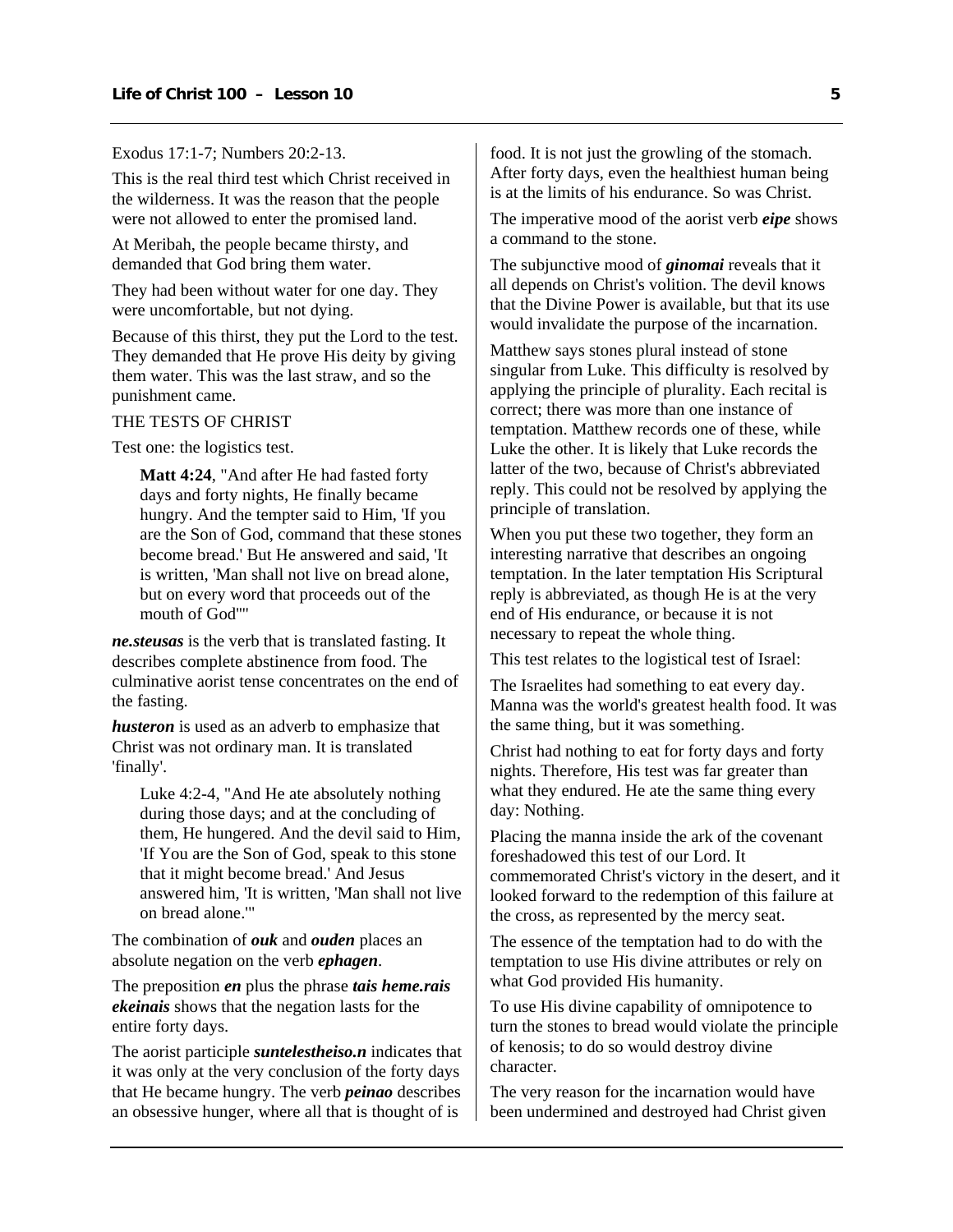in here. The cross and the Christian way of life would have instantly become meaningless.

Christ used only what God provided His humanity to resist this temptation. Three grace assets are pertinent:

The human spirit, or spiritual conscience, which was Christ's frame of reference for spiritual matters.

The power of God the Holy Spirit related to the perception and recall of the word.

The Word itself, at the time only the Old Testament canon.

Note that Christ quotes from Deuteronomy 8:3.

The context of this verse is Moses' final exhortation to the children of Israel before their occupation of the promised land.

All three of Christ's replies will come from this speech.

These three things denote readiness for the blessings of the land of milk and honey:

First, there is worship of the one true God and abstinence from idolatry. This is personal love for God.

Second, there is humble acceptance of the circumstances of your life, good or bad, and acceptance of delegated human authority, good or bad.

Third, there is a devotion to the word of Truth, and acceptance of God's logistical grace.

This scripture was originally learned and inculcated by Christ, probably at a very young age.

At this appropriate time, the Spirit recalled this passage into Christ's spiritual frame of reference, His human spirit. Christ instantly understood the issue.

Now the issue remained: Would He apply what had been recalled? The answer is of course. He even quotes the passage directly to the devil.

Deut 8:1-10

Test two: the idolatry test.

**Matthew 4:8-10**, "Again, the devil is taking Him alongside to an exceptionally high

mountain, and showing Him all the kingdoms of the world, and their glory; and He said to Him, 'All these things will I give you, if falling down you might worship me.' Then Jesus said to him, 'Begone, Satan! For it is written, 'You shall worship the Lord your God, and serve Him only.'"

*paralambano* means to take alongside. This verb has a wide connotation which seems to harmonize well with the situation. It means to take someone into your home as a guest; to take someone aside for the purpose of private instruction or reproof; to take someone alongside for purpose of helping them; and in the legal context to take someone into custody. This is the perfect word for this situation, because you can see the enemy taking Christ alongside as a used car salesman does. The historical present is used to emphasize the drama of the moment.

*lian* emphasizes the great height of this mountain; perhaps it was even Mt. Everest or Mt. Ararat...

*deiknumi* means to show or demonstrate something to someone. This too is in the historical present.

The aorist participle *peso.n* demonstrates that the falling down must precede the distribution of the kingdoms and their glory.

The subjunctive mood of the verb *proskune.se.s* indicates that it is up to Christ; He must exercise His will freely in this matter. The verb depicts the kissing of another's feet, and comes with the idea of sycophantic flourish before a deified king.

**Luke 4:5-8**, "And he led Him up and showed Him all the kingdoms of the world in a moment of time. And the devil said to Him, 'I will give You all this domain and its glory; for it has been handed over to me, and I give it to whomever I wish. Therefore if You worship before me, it shall all be Yours.' And Jesus answered and said to him, 'It is written, 'You shall worship the Lord your God and serve Him only.'"

Luke uses the word *oikoumene.s* for world. It bears closer to the meaning of 'establishment', or 'corporation'. This contrasts with the straightforward *kosmos* of Matthew.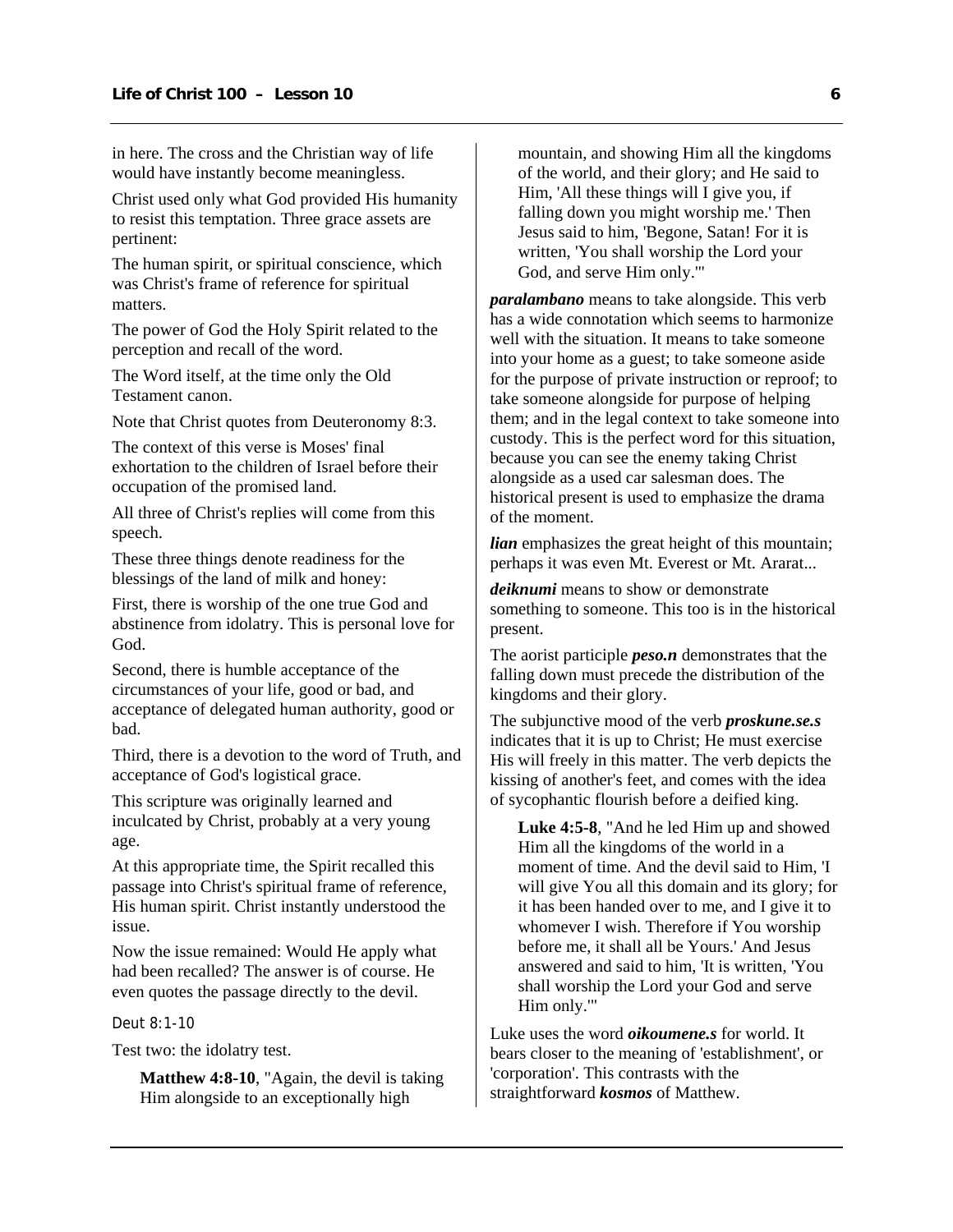Luke adds that the show occurred in one moment of time. Ahem, he did not want Christ to look too closely. This from *stigme. chronou*, a point of chronological time.

*exousia* denotes that Christ would be given delegated authority from Satan over all these kingdoms, along with the glory of them. Let me point out that the glory of the devil's world is only a veneer.

The enemy did not receive the kingdoms of the world because of meritorious service. He deceived Adam, and received the authority because of Adam's irresponsible sin.

This temptation is recorded by both Matthew and Luke, who write and cover it thoroughly between them. There is only one instance of temptation here.

We will accept Luke's order of events here, because they are more logical, and Luke tends to be very chronological in his narrative, while Matthew is topical.

All of the kingdoms of the world would belong to Christ at the right time, and only when His chosen people would accept Him as the Messiah.

This particular condition was not yet fulfilled, and in fact the early indicators were not looking good.

In other words, this was attacking Christ at a potential weak spot. The greatness of the world made the temptation all the more agonizing.

That Christ would continue in poverty for the rest of his life is a testimony to his fantastic resolve.

Part of this test had to do with timing, and part of with idolatry. It harkens back to the failure of the golden calf.

Christ's solution to this problem comes from Deut 6:13. Note that the blessings of the Promised Land are neither earned nor deserved. Yet they are given freely by God.

The offer from Satan is something similar, but infinitely less because of the object of worship. The satisfaction that comes from a relationship with God is so great as to add to one's appreciation and enjoyment of the attendant blessings. In the worship of idols, all the things turn to dust.

Christ applies the perfect passage for this specific temptation, another great testimony to the work of the Spirit and the level of inculcation that Christ has reached.

Again Christ solves the problem through the Holy Spirit, the Word, and His human spirit. These same three grace assets are available to us as church age believers.

In this case kenosis is not as much an issue, because Christ is not directly tempted to use His capabilities to solve the problem.

The authority/putting God to the test.

**Matthew 4:5-7**, "Then the devil took Him alongside into the holy city; and he stood Him on the pinnacle of the temple, and said to Him, 'If you are the Son of God throw Yourself down; for it is written, 'He will give His angels charge concerning You.' And, 'On their hands they will bear You up, lest You strike your foot against a stone.' Jesus said to him, 'On the other hand, it is written, 'You shall not put the Lord your God to the test.''"

*paralambano* is used again by Matthew to describe the sleazy operation of the enemy. This polite word is used to outline an insidious temptation.

*entello* is the word used to indicate the giving of responsibility to the angels. It is in the future tense because it depends on a past condition in the context of Psalm 91.

*palin* is used by Christ to express His contradiction of the assertion of Satan. palin means back; again; it is an adverb. Here it takes on the meaning of contradiction. It returns to Scripture, where Satan has just taken the conversation, and contradicts what has just been said.

**Luke 4:9-12**, "And he led Him to Jerusalem and stood Him upon the pinnacle of the temple, and said to Him, 'If You are the Son of God, throw Yourself down from here; for it is written, 'He will give His angels charge concerning You to guard You,' and, 'On their hands they will bear You up, Lest You strike Your foot against a stone.'' And Jesus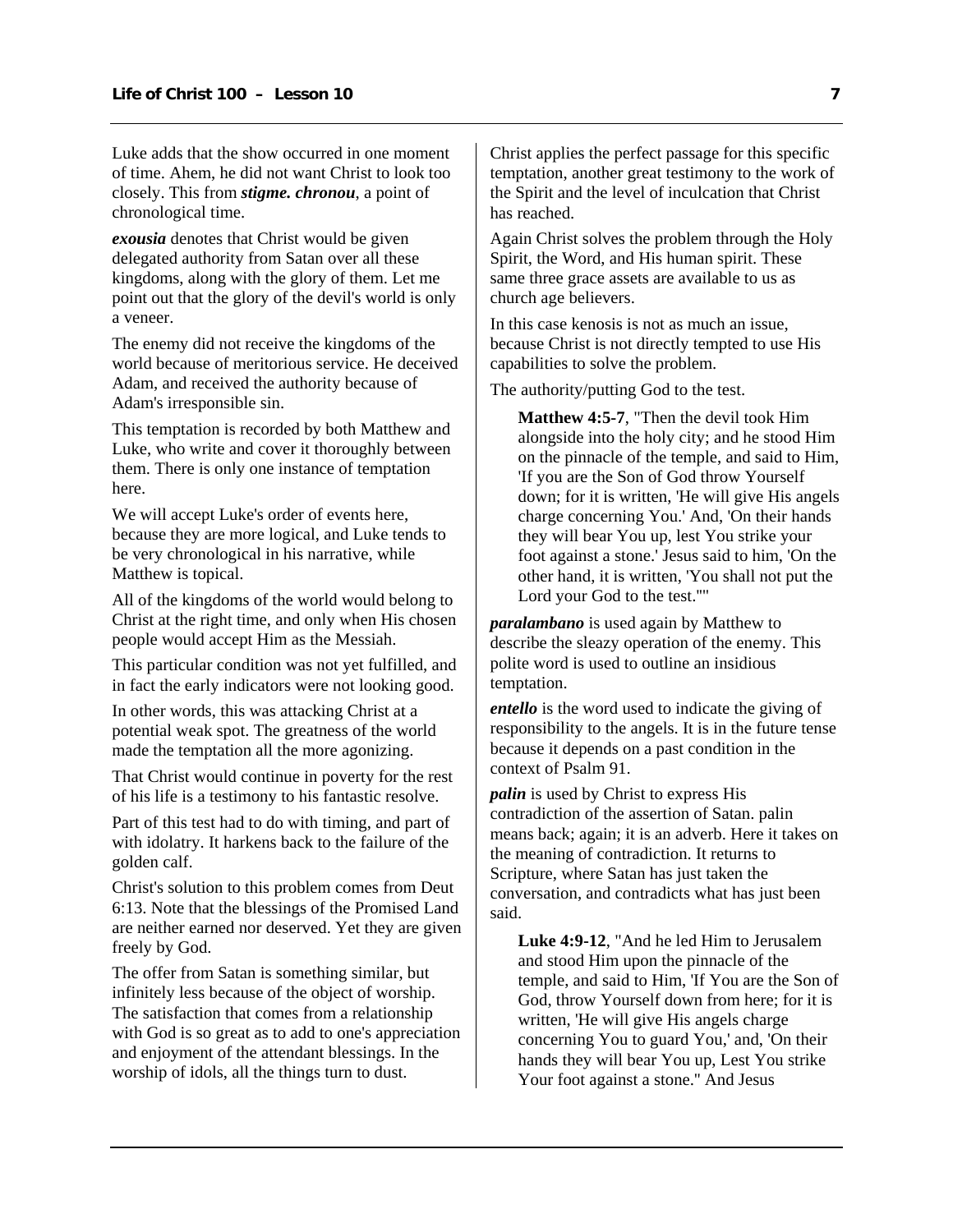answered and said to hi, 'It is said, 'You shall not put the Lord your God to the test.''"

This test has many levels:

There is a temptation to verify His own Messiahship by jumping down from the temple; from this it appears to be about Aaron's rod that budded.

There is a necessity for Christ to see if the verse quoted by Satan is right and if it applies here.

If it does not apply, then Christ must rely on the Spirit to provide Him with the right Scripture.

This is also a temptation to use the privileges of His own deity 'If you are the Son of God.' kenosis comes back into play here.

Note that in this test the enemy is using Scripture against Christ. It is an oft used ploy, and it seldom fails. This points out the necessity for a prepared pastor.

The enemy quotes Psalm 91 in the temptation. Verses 11 and 12 are quoted but taken out of context.

This Psalm is about trust in God, and how God responds to those who love Him.

Especially pertinent is the conditional clause of verse 9: "If you make the most high your dwelling" This means that the following verses depend on the fulfillment of this condition.

Christ could not demand that God send his angels to cushion up his fall... that would be putting God to the test, as what happened in the wilderness at the waters of Meribah.

This test appears to be about the establishment of Christ's earthly authority. A good miracle in front of thousands of temple worshippers including the most important men in Israel would well establish Christ's authority among the Jews.

How soon they forget. Christ was only forty days before the object of the triple miracle of His baptism. The heavens split open; the voice of God spoke; the Spirit descended in the form of a dove. Yet this miracle, probably in front of those same leaders who were now below in the temple court, did not convince the people to follow Christ.

The spiritual gift of miracles would establish Christ's authority at the proper time. This was not that time. The gift of miracles functions under the sovereignty of the Spirit so that He chooses the time the place and the miracle to be performed.

The devil is trying to promote Christ before God. The devil is attempting to foist onto Christ an Aaron's rod that budded scenario. He is attempting to do so by quoting Scripture that sounds right.

Christ rightfully sorts this one out, and quotes Deuteronomy 6:16. The full passage through verse 19 goes like this: "Do not test the Lord your God as you did at Massah. Be sure to keep the commands of the Lord your God and the stipulations and decrees he has given you. Do what is right and good in the Lord's sight, so that it may go well with you and you may go in and take over the good land that the Lord promised on oath to your forefathers, thrusting out all your enemies before you as the Lord said."

Again this is a quote from Moses final speech in preparation for the second generation to enter the promised land.

This time it was done right by Christ. He passed the tests that Israel failed.

In a completely appropriate way, the three items in the ark of the covenant represent both the failure of Israel and the triumph of Christ.

Christ not only paid for our sins, but He also produced the righteousness which would be imputed to us at salvation.

In producing that righteousness Christ established a way of solving problems which He would leave as a heritage for all church age believers.

That way was total dependence on the grace assets of God.

Christ's testing in the desert was intense, subtle, and could only be passed through dependence on the grace assets.

These three tests fall into three general categories: Provision, prosperity, and promotion.

These three tests were temptations to Christ in three categories:

The temptation to use divine power and violate the principle of kenosis.

The temptation to forsake a great relationship with God for direct worship of Satan.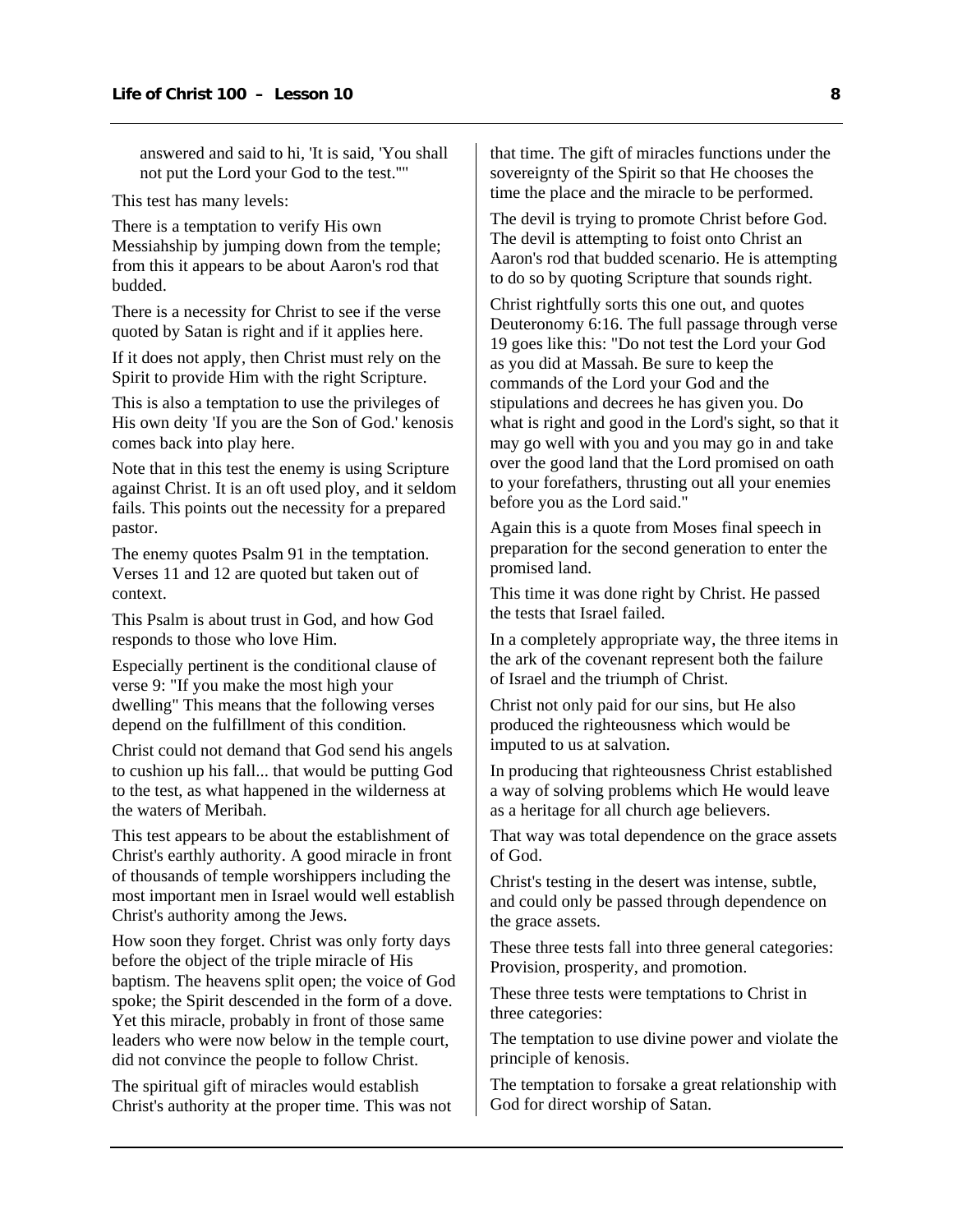<span id="page-10-0"></span>The temptation to put God to the test.

Putting God to the test.

You put God to the test when you demand Him to reveal Himself in some way that benefits you.

The issue is motive. The issue is self promotion.

You are not promoted until God promotes you.

You are not a success until you succeed according to the standards of the Word of God.

Real promotion and success depend on your fulfillment of the plan of God.

You can only fulfill the plan of God through the implementation of the victorious ideology.

The conclusion of the tests.

**Matt 4:11**, "Then the devil left Him; and behold, angels came and began to minister to Him."

**Mark 1:13**, "and the angels were ministering to Him."

**Luke 4:13**, "And when the devil had finished every temptation, he departed from Him until an opportune time."

#### **Jesus' First Followers**

**John 1:35-51** (translation), "Again the next day John was standing with two of his disciples,

"and he looked upon Jesus as He walked, and said, 'Behold, the Lamb of God!"

"And the two disciples heard him speak, and they followed Jesus.

"And Jesus turned, and beheld them following, and said to them, 'What do you seek?' And they said to Him, 'Rabbi [which translated means Teacher], where are you staying?'

"He said to them, 'Come, and you will see.' They came therefore and saw where He was staying; and they stayed with Him that day, for it was about the tenth hour.

"One of the two who heard John speak, and followed Him, was Andrew, Simon Peter's brother.

"He found first his own brother Simon, and said to him, 'We have found the Messiah' [which translated means Christ].

"He brought him to Jesus. Jesus looked at him, and said, 'You are Simon the son of John; you shall be called Cephas' [which translated means Peter].

"The next day He purposed to go forth into Galilee, and He found Philip. And Jesus said to him, 'Follow Me'.

"Now Philip was from Bethsaida, of the city of Andrew and Peter.

"Philip found Nathaniel and said to him, 'We have found Him of whom Moses in the Law and also the Prophets wrote, Jesus of Nazareth, the son of Joseph.'

"And Nathaniel said to him, 'Can any good thing come out of Nazareth?' Philip said to him, 'Come and see.'

"Jesus saw Nathaniel coming to Him, and said of him, 'Behold, an Israelite indeed, in whom is no guile!'

"Nathaniel said to Him, 'How do you know me?' Jesus answered and said to him, 'Before Philip called you, when you were under the fig tree, I saw you.'

"Nathaniel answered Him, 'Rabbi You are the Son of God; You are the King of Israel.'

"Jesus answered and said to him, 'Because I said to you that I saw you under the fig tree, do you believe? You shall see greater things than these.'

"And He said to him, 'Truly, truly, I say to you, you shall see the heavens opened, and the angels of God ascending and descending on the Son of Man.'"

John the Baptist knows Jesus already; they are cousins according to the flesh. So when he sees the Messiah, he points Him out to the two disciples he is with. He calls Jesus the "Lamb of God." This is a reference to the Passover feast.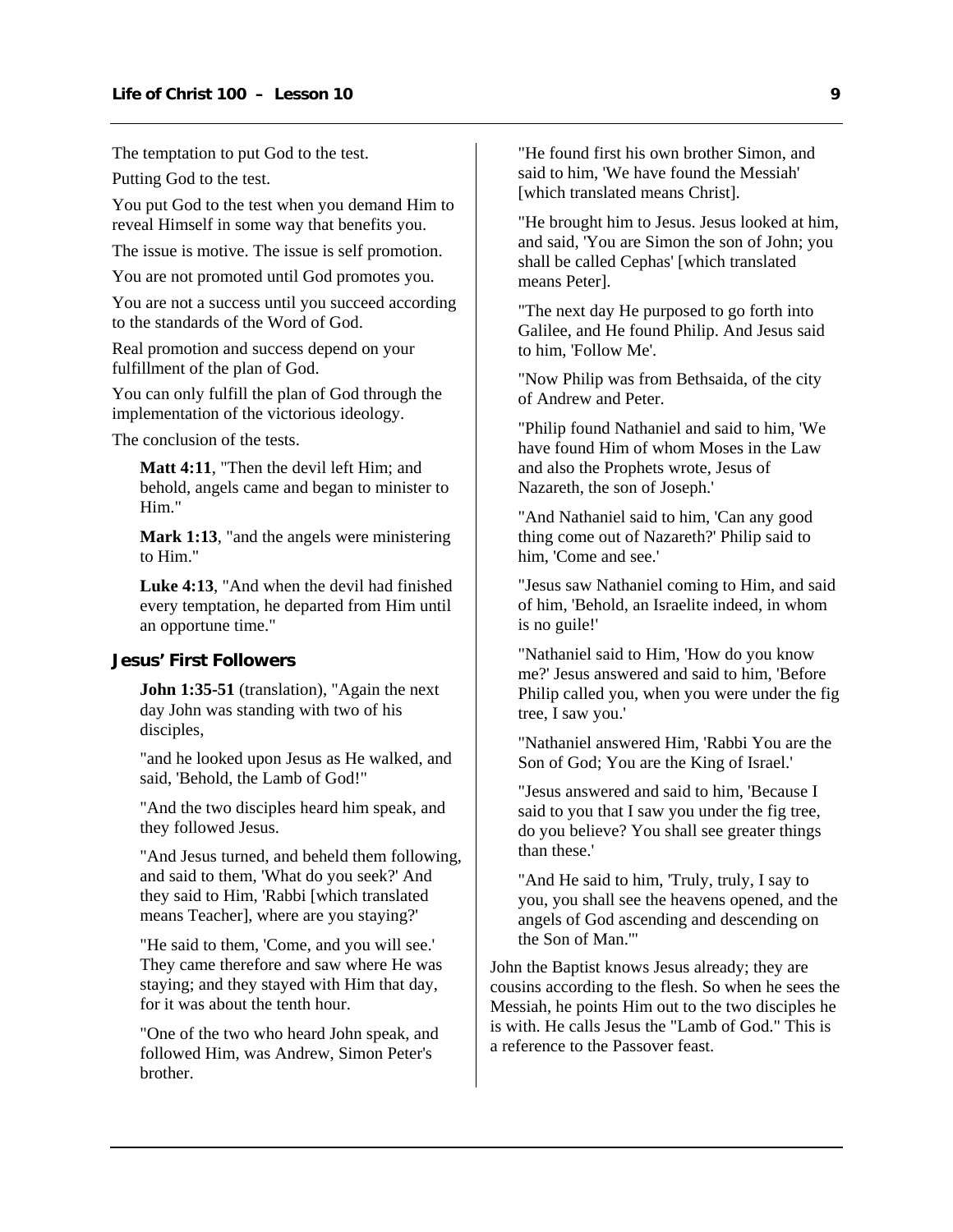#### **The Passover and Unleavened Bread**

The Documentation. Ex 12:320; Lev 23:6; Deut 16:18; Num 28:1625.

The Procedure.

A lamb without spot or blemish is slain by the head of each family.

The blood from the lamb is sprinkled with hyssop on the top of the doorframe.

The lamb is roasted and then consumed with bitter herbs by the father and his family.

After Jerusalem was established, the Passover was to be celebrated only there.

For the week following the Passover feast only unleavened bread would be eaten.

On each of the seven days the Levitical priest would sacrifice 2 bullocks, 1 ram, 7 lambs, and 1 goat.

On the second day an offering of barley was made. This was the first harvest fruits of the year.

The Sabbath was observed on the first and last days of the feast, but the entire week was treated as a Sabbath with reference to work. Only work for food preparation was allowed.

The interpretation.

The wilderness journey.

This feast represented the Exodus from Egypt.

The Passover represents the night before the departure of the Israelites from Egypt, Exo 12.

The blood on the doorframe was a sign to God to pass over that house. All other houses would have the firstborn of all men and animals killed by God.

ii. The eating of the lamb would be the last meat eaten before the journey to the promised land.

iii. The bitter herbs represented the bitterness of the slavery of the Israelites in Egypt.

The unleavened bread represented the hurry in which the Jews had to leave. They did not have time for the yeast to rise.

The observation of the Sabbath was a reminder to set apart time for the Lord, so that one would be spiritually prepared for the wilderness journey.

All together, these things represent the beginning of every believer's relationship with God: the moment of belief in Christ.

The believer leaves behind all that he has in the way of pride and human good in order to take hold of salvation in Christ.

The promised land still lies ahead. This is the hope of spiritual maturity and its blessings.

The rituals.

The sacrifice of the lamb was a preview of the saving work of Christ on the cross. The lamb was without spot or blemish, which was the status of Christ at the virgin birth. This called to mind the righteousness, justice, love, mercy, grace, and flexible proficiency of God.

The eating of the whole lamb represented the necessity of total belief in Jesus Christ for salvation.

The priests sacrificing the animals provide a backdrop for the truth of the feast. These were burnt offerings.

The sacrifice of 7 lambs per day displayed the perfect work of God.

ii. The sacrifice of the ram each day was a reminder that this was the sacrifice of God's Son. It harkened back to Abraham's near sacrifice of Isaac.

iii. The sacrifice of the goat each day was a reminder that Jesus Christ was the scapegoat for the entire human race.

iv. The sacrifice of the two bullocks per day represented the prosperity which comes from a relationship with God. The bullock was a sign of prosperity and the means to prosperity, for it was a beast of burden. Ownership of two bullocks was considered prosperity in ancient Israel.

The sacrifice of the barley was a giving of the first-fruits of the harvest, and it was given in thanksgiving for logistical grace. It called to mind the faithfulness of God.

The unleavened bread represents the status of Christ on the cross. There is no sin whatsoever in Christ, just as unleavened bread has no yeast.

The daily sacrifices were to remind the Jews of the importance of their relationship with God. They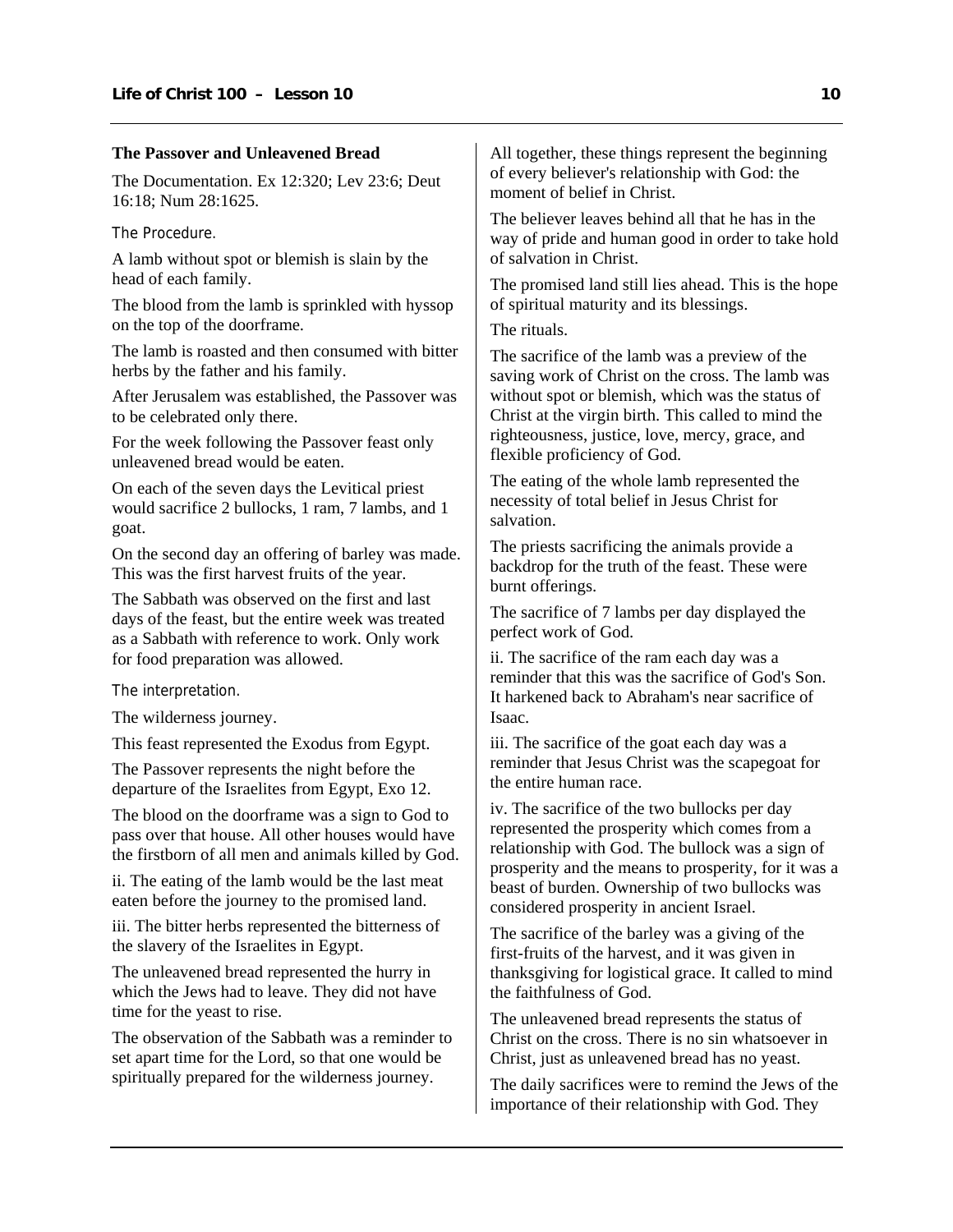put an exclamation point onto the other activities of the feast.

#### The Temple.

The daily sacrifices were made by the priests at the brazen altar in the outer court of the Temple or tabernacle.

This represents the righteousness of Christ ascending up to God the Father in the smoke of the burnt offering.

The copper of the altar represented judgment, and specifically the judgment of Christ in our place on the cross.

New Testament.

Christ spoke of his relationship to the Passover at the last supper. Mat 26:26-30, "While they were eating, Jesus took bread, gave thanks and broke it, and gave it to his disciples, saying, "Take and eat; this is my body." {27} Then he took the cup, gave thanks and offered it to them, saying, "Drink from it, all of you. {28} This is my blood of the covenant, which is poured out for many for the forgiveness of sins. {29} I tell you, I will not drink of this fruit of the vine from now on until that day when I drink it anew with you in my Father's kingdom." {30} When they had sung a hymn, they went out to the Mount of Olives."

Paul used the unleavened bread to illustrated the church without the bad influence of those in the cosmic system. 1 Cor 5:7, "Get rid of the old yeast that you may be a new batch without yeast as you really are. For Christ, our Passover lamb, has been sacrificed. Therefore let us keep the Festival, not with the old yeast, the yeast of malice and wickedness, but with bread without yeast, the bread of sincerity and truth."

In other words, Christ was the fulfillment of the Passover. John knew that Christ was about the redemption of sins; that was the nature of his own baptizing ministry.

The two disciples follow Jesus, because He is the Messiah, and greater than John. This is not too difficult a decision to make.

They use a respectful form of address, Rabbi.' They recognize that Jesus has the authority of a teacher of the Law, and therefore a Jewish

authority. This would certainly miff the Pharisees and Scribes in the days and years to come.

These two disciples want to know where Jesus is staying. This is tantamount to proclaiming that they are with Him now; they want to follow Him wherever He will go. They are through with John.

Andrew went and found Peter; there is not much more that Scripture has to say about Andrew, but this of course was something very good. A lot has been said about this kind of ministry; deservedly so. Even the timid can have great impact simply by repeating the act of Andrew in their own way. It is a simple kind of thing: "I have found the Messiah; come see for yourself."

Jesus calls Simon CEPHAS, which is translated PETROS. They mean rock.' He would be the foundation rock of the early church.

Bartholomew is the name mentioned in the synoptic gospels. This means 'Son of Ptolemies" Since this is only a last name it is not specific as to the actual person behind it. It also may be interpreted 'Son of Ptolemais', a city on the North Coast of Palestine, not too far from Galilee. In modern parlance, 'the guy from Ptolemais'.

John uses Nathaniel, the man's first name. The Ptolemies were the royal family in Egypt, and major players in the events following the death of Alexander the Great in 323 B.C. and the building of the Roman Empire. The most famous of all the Ptolemies was none other than Cleopatra of Egypt.

Bartholomew/Nathaniel exhibits an elitist attitude toward Nazareth that could come from being part of a royal family, or simply from a neighboring town.

It is interesting to note that Christ says of Nathaniel, "a real Israelite". The word 'real' is translated from the adverb *ale.thino.s*. This adverb is one of emphasis on true nature. But Nathaniel Bartholomew is of Egyptian heritage he could not be a genetic Jew. But Christ talks about his spiritual heritage as Paul would... that the true Jew is the one who believes in Him regardless of his genetic make up.

Christ also comments that Nathaniel is without guile, or cunning deceit. Another way to put it is that Nathaniel is very forthright; he says what he thinks. Nathaniel is a straight shooter with his